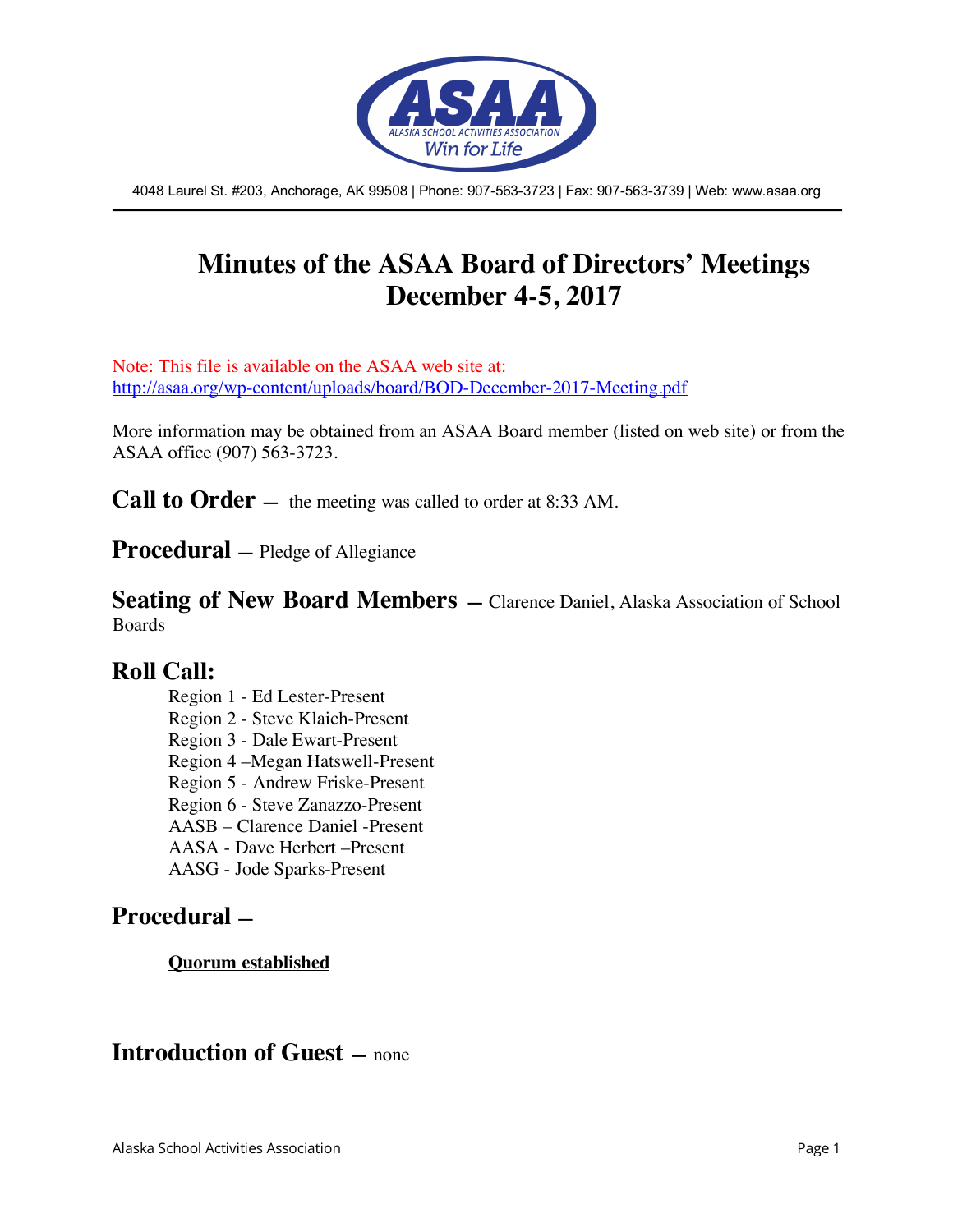

## **Ordering and Approval of the Agenda–**

Region 1 added: Item 8i – State Cross Country Running Format ASAA added: Item 8j – FY19 ASAA Calendar of Events Region 2 added: Item 8k – Denali Conference Wrestling Region 2 added: Item 8l – Tok "opt-up" Request Region 4 added: Item 8M – Alaska Student's returning from Foreign Exchange Programs

Motioned "to approve the agenda with additions to New Business" Motioned by Region 1, seconded by Region 5 (Carried - Unanimous Consent)

# **Approval of the Consent Items –**

Motioned "to approve the consent items" Motioned by Region 1, seconded by Region 2 (Carried - Unanimous Consent)

## **Public Comments on Agenda and Non-Agenda Items –**

- **a. Monday – October 2** *(***1:00 p.m.)**
	- **none**

### **Monday – October 3 (10:00 a.m.)**

• Ducan Shackelford addressed the Board on the football classification issue. He favored the three classification system and urged the Board to involve the football coaches into the decision making process.

**Reports –** The Board of Directors heard the following reports:

- Board Members
- Finance Committee
- Student Government
- Sponsorships/Marketing/Promotions
- Play for Keeps, Win for Life/Hall of Fame
- Executive Director

### **Consent Items –**

- a. Approval of Minutes of October and November 2017 Board meetings
- b. Wavier Report
- c. Out-of-State Travel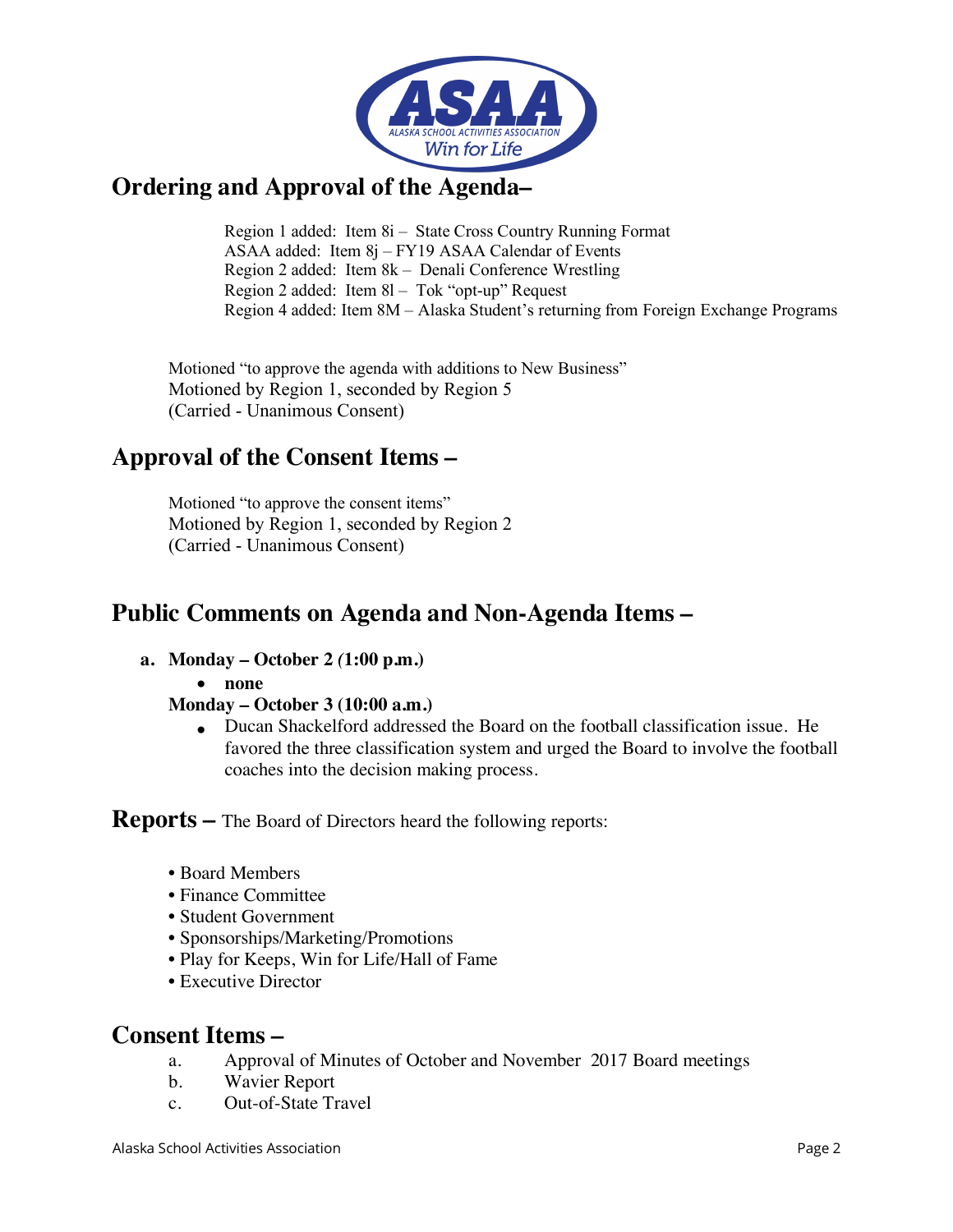

- d. Contest Ejection Report
- e. Financial Report
- f. Cooperative Schools Report
- g. Endowment Report
- h. Eighth Grade Student Eligibility Request Report

**Action Items and Board Directives –** The Board of Directors took action as follows:

➣ **Classification Committee:** directed ASAA to have the Classification Committee meet again on January 22, 2018. The following was to be communicated to the Committee Members;

### **Football:**

The Board has no problems with allowing teams to "play down" if the Committee deems it most appropriate. However, we also must know which schools would be wanting to "opt-up" once divisions are established, so be prepared to contact other schools in your region to get that answer. It is the Board's understanding the Football Coaches Association will be meeting in early January to develop a classification system, they believe could work. The Board was clear to communicate to the group, the coaches' opinion is valuable, but only the ASAA Board will make the final determination. Still the Board believes this could be a great resource for the Committee to review. Additionally, we need to find out if more schools are looking to coop. Ketchikan has made it known they are committed to playing football. The Board also wants the Committee to present the playoff structure for each division. Depending on the number of schools in each division, there may need to be quarterfinal games for the smaller schools as well. Finally, the Board wants ASAA to poll the principals and superintendents of the football schools on their preferences on the attached football proposals and any new proposals the Committee may develop prior to ASAA Board adoption.

#### **Mixed-6 Volleyball:**

From the ASAA Board of Directors: The Board would like to have the Committee work on decreasing the number of berths in the Mix-6 Tournament from 12 to 8. The assumption was the three conferences with 2 berths would drop to one. However, either conferences would have to combine or have the conference champs play each other to reduce the number to 8.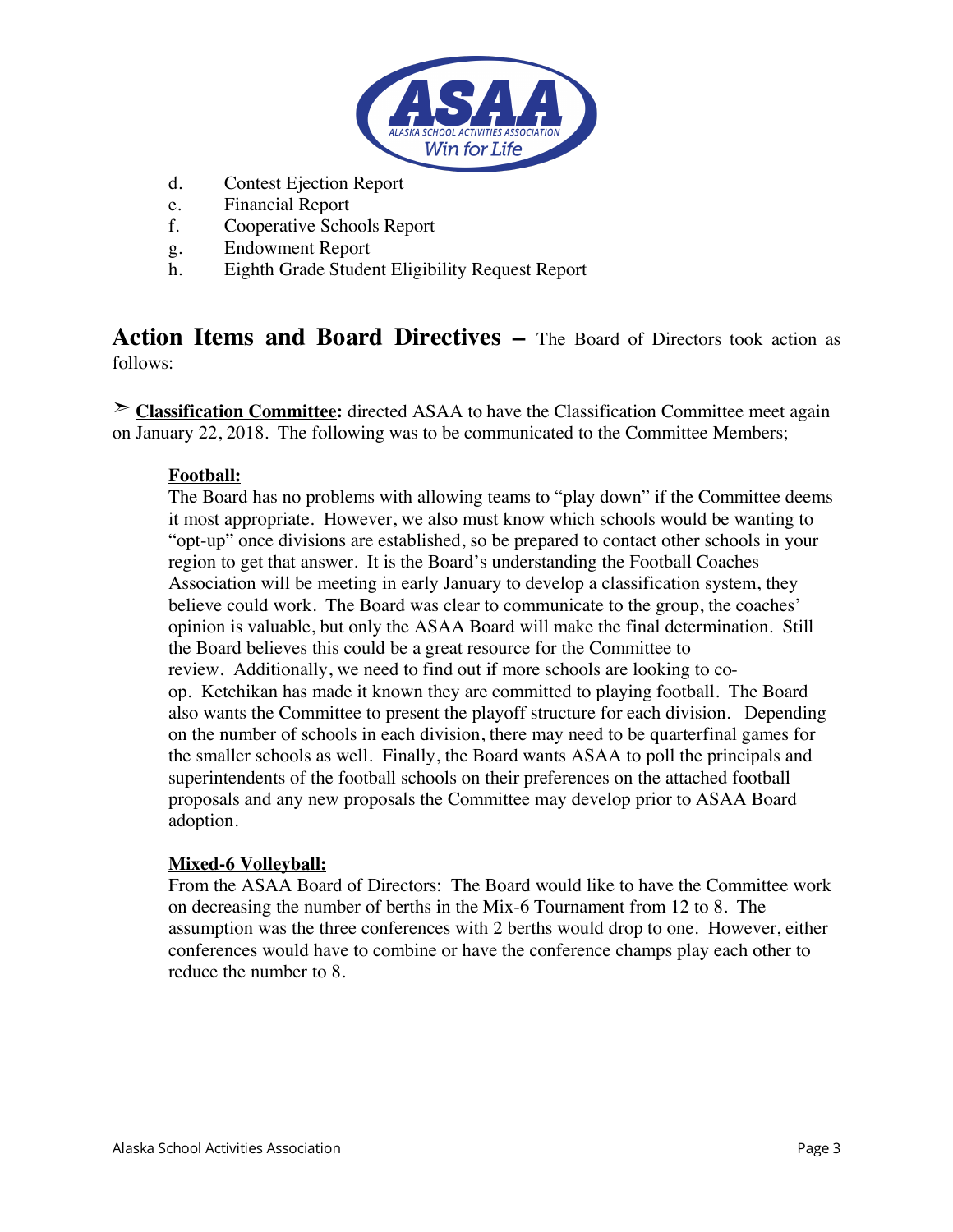

### **Basketball and Girls Volleyball**

From the ASAA Board of Directors: The was no support for 5 divisions. The Board would like to have the Committee focus on the 3A/4A divisions with no changes in the 1A classification and minimal in the 2A. The Board agreed the "no WPI" due to cost issue, but would need to know what system would be recommended for choosing "atlarge" berths if the WPI were to be replaced. Also, the Board felt like an option of placing 3 berths in the now 8-team Southcentral 3A conference should be presented. There was also interest in splitting the Southcentral conference (as done in BB Option 2) to create 5 conferences and 3 at-large berths. Finally, the Southeast has indicated that Juneau, Thunder Mt. and Ketchikan would not opt-up in volleyball.

The ASAA Board of Directors will then review these proposals during a teleconference meeting and/or their February 18-19 Board meeting.

➣ **Soccer Seeding** motioned to adopt the following as the process for seeding the State Soccer Tournaments:

"Teams will be seeded into the tournament by a committee made up of knowledgeable soccer individuals. The following criteria will be used:

- 1. Winner of each tournament
- 2. Head to Head Record
- 3. Overall record against teams in the same division
- 4. Record against other qualifying teams
- 5. Record against common opponents. "

Motioned by Region 3, seconded by Region 4 (Carried - Unanimous Consent)

➣ **Soccer Sportsmanship** motioned to adopt the following as a supplemental rule for the sport of soccer.

"Officials will submit to ASAA within 24 hours a report of all cards issued, and the information will be sent to the involved schools"

Motioned by AASB, seconded by Region 3 (Carried - Unanimous Consent)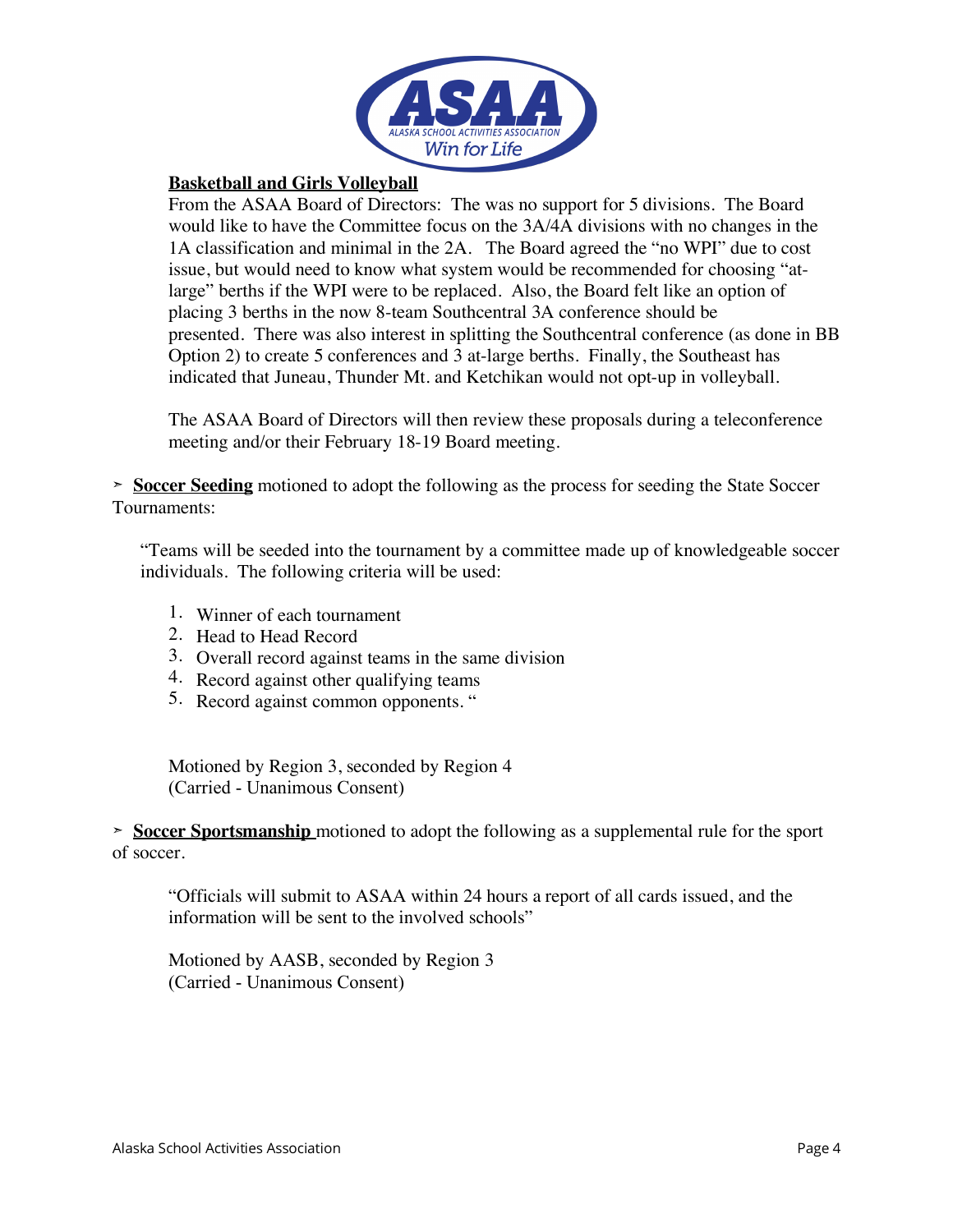

➣ **Reconsideration of the Out of Season Policy "Dead Period:** motioned to reconsider the below the policy:

"With the exception of the ASAA Dead weeks (see below), the "out of season" coaching rule is suspended from May 20 through July 31st. This means a coach of a team sport can coach his/her players anytime, anywhere, during this period. During this time period the coach or other personnel representing the school is prohibited from requiring any athlete to participate as a condition of selection for the in-season team.

DEAD WEEKS. All ASAA member schools will observe an annual mandatory two-week athletic dead period running the week prior to July 4th and the week of July 4th. During this time coaches (paid or volunteers), with the exception of non-athletic fund-raising activities, shall be prohibited from engaging in any type of activity involving student athletes whether it be practice, training, weight lifting, competition, or travel. Further, school athletic facilities will be closed to student athletes during this period. Schools that have the only facilities in the community may allow the community to use the school facilities during the dead period as long as no school teams are playing and no school coaches are coaching the teams. The activities of baseball and softball are exempt from the required "dead weeks".

Motioned by Region 1, seconded by Region 5 (Carried - Unanimous Consent)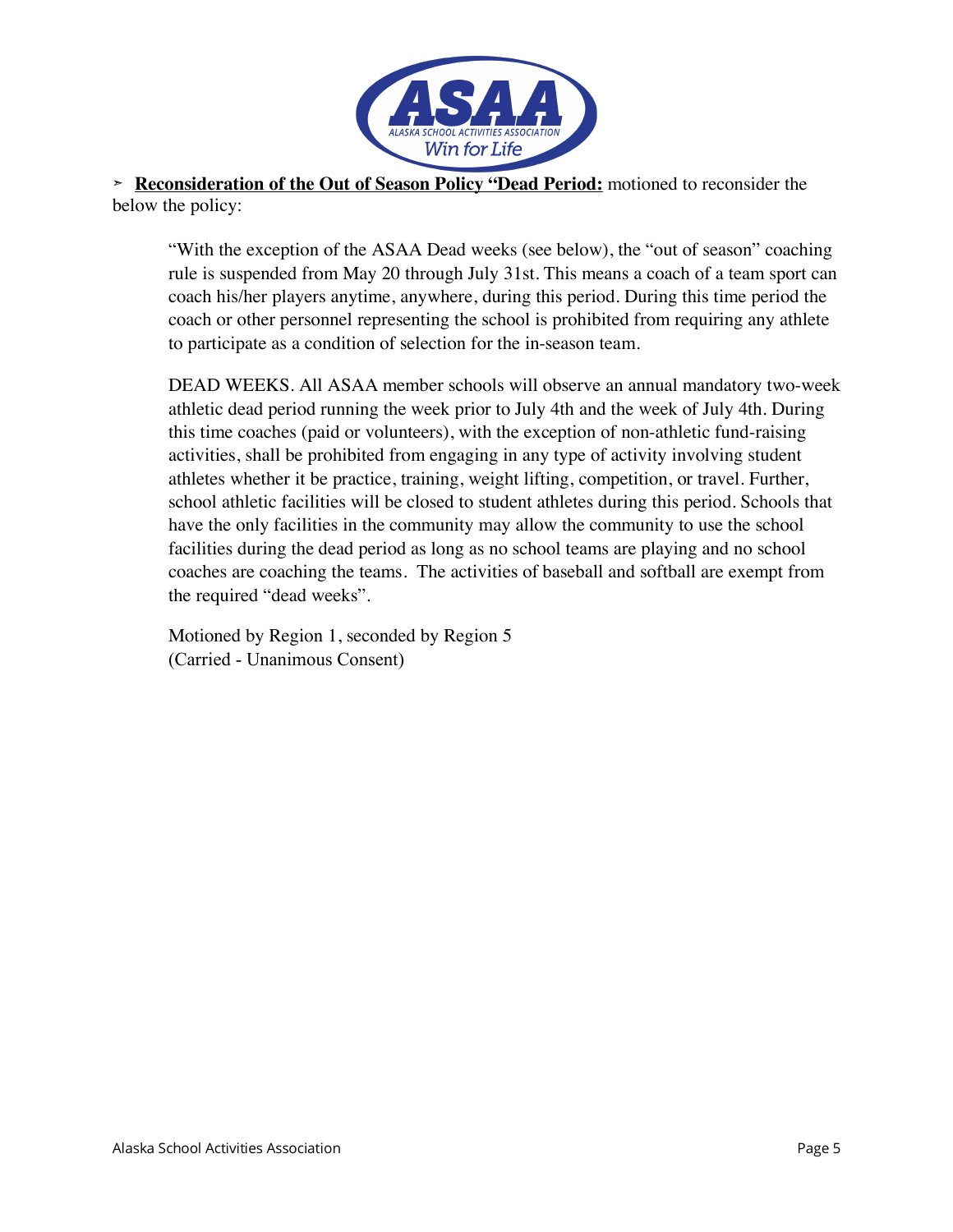

➣ **Out of Season Policy "Dead Period:** motioned to revise the Out of Season Contact Policy to read:

"With the exception of the ASAA Dead weeks (see below), the "out of season" coaching rule is suspended from May 20 through July 31st. This means a coach of a team sport can coach his/her players anytime, anywhere, during this period. During this time period the coach or other personnel representing the school is prohibited from requiring any athlete to participate as a condition of selection for the in-season team.

DEAD WEEKS. All ASAA member schools will observe an annual mandatory week athletic dead period running the week of July 4th. During this time coaches (paid or volunteers), with the exception of non-athletic fund-raising activities, shall be prohibited from engaging in any type of activity involving student athletes whether it be practice, training, weight lifting, competition, or travel. Further, school athletic facilities will be closed to student athletes during this period. Schools that have the only facilities in the community may allow the community to use the school facilities during the dead period as long as no school teams are playing and no school coaches are coaching the teams. The activities of baseball and softball are exempt from the required period."

Motioned by Region 1, seconded by Region 4 (4-4 motion failed)

(Y-Region 1, Region 3, Region 4, ASA) (Advisory Y-AASG ) (N-Region 2, Region 5, Region 6, AASB )

➣ **Softball and Baseball Jamboree Policy:** motioned to change the Baseball/Softball Jamboree policy to read as follows:

A. Baseball/Softball - shall include three (3) or more teams. A team is limited to six (6) innings total with no more than three (3) innings against any other team. A team may only play in one (1) jamboree each season. A jamboree does not count as a game against the 22-game limit.

Motioned by Region 1, seconded by Region 5 (Carried - Unanimous Consent)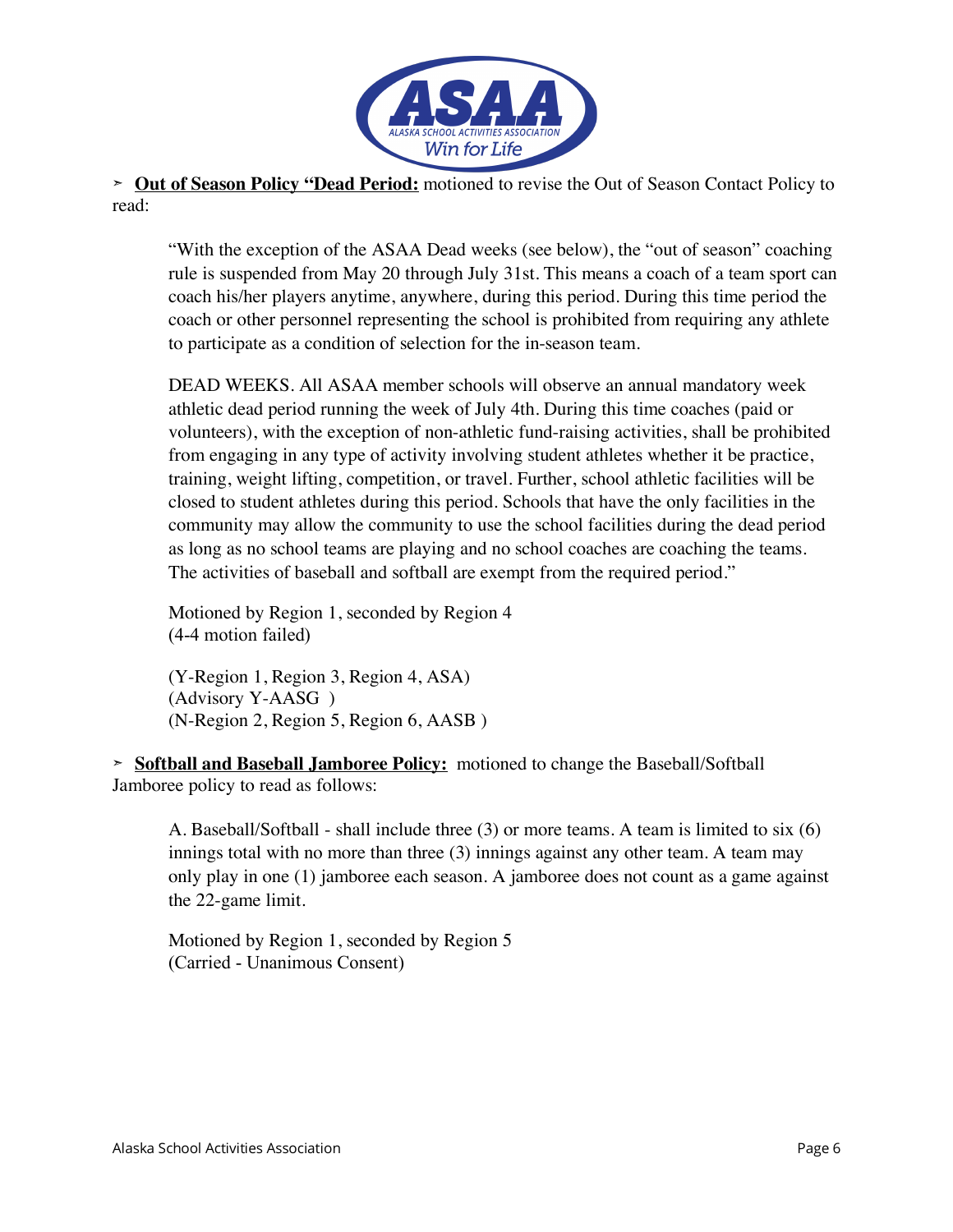

➣ **ASAA Goals and Objectives, Mission and Vision Statement:** motioned to adopt the following as the goals, objective, mission statement and vision statement:

Goals and Objectives:

#### **1. Be deliberate in communicating with all stakeholders**

- Improve communication within the staff
- Ensure that consistent information is going out to stakeholders
- Develop system to ensure that all stakeholders are giving input
- Identify who our 'customers' are

#### **2. Develop a long-range financial plan in order to assist schools in offsetting the costs of activities**

**-** Set up a system for stable revenue vs student focused revenue - Increase the Grant Writing department with a goal of

\$125,000

- Grow Corporate Sponsorships yearly staring with a goal of \$500,000 for 2017-18
- Establish fundraising activities

#### **3. Provide staff and board of directors with ongoing professional development opportunities**

- Each staff member will have access to one professional development opportunity yearly
- Annually at one of the BODs meetings the board will partake in professional development

Mission Statement: Strengthen student wellness, academic and social development by advocating equitable participation and fostering healthy competition for ALL Alaska students. #winforlife

Vision Statement: To ensure ALL students have the opportunity to participate in co-curricular activities to develop positive life skills. #winforlife

Motioned by Region 5, seconded by Region 1 (Carried - Unanimous Consent)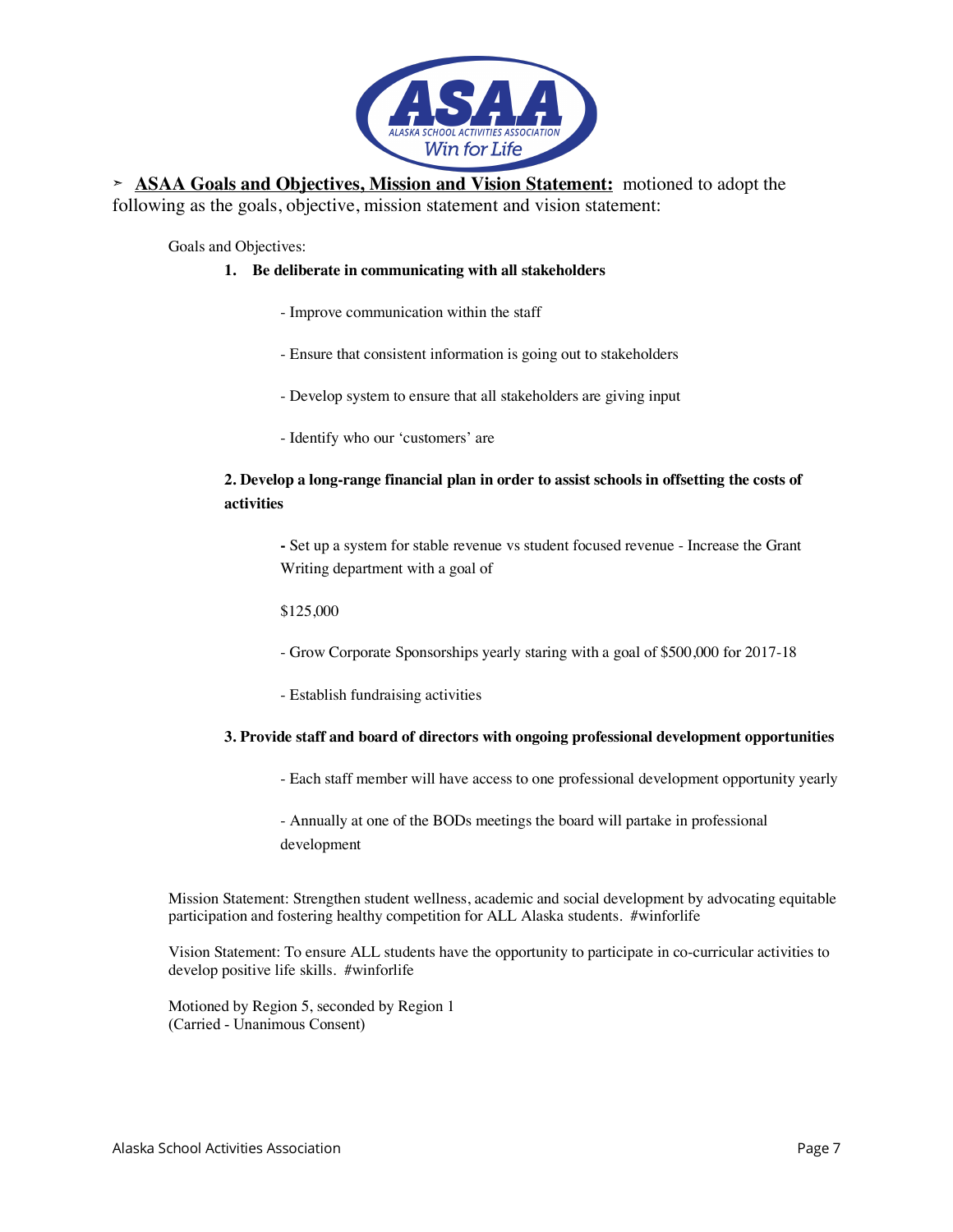

➣ **Reclassification Opt-Up Request:** motioned to allow Tok to "opt-up" from 1A to 2A for the activities of basketball and volleyball and to remain in the Interior basketball and Aurora volleyball conferences.

Motioned by Region 2, seconded by Region 3 (Carried - Unanimous Consent)

➣ **FY19 ASAA Activities Calendar:** motioned to adopt the revised FY19 ASAA Activities Calendar.

Motioned by Region 4, seconded by ASA (Carried - Unanimous Consent)

➣ **Hall of Fame Committee:** motioned to appoint Ron Brown (Anchorage) as the Region 4 Representative to the Hall of Fame Committee.

Motioned by Region 4, seconded by ASA (Carried - Unanimous Consent)

## **Discussion Items:**

The Board discussed the following items:

➣ **Football Scheduling:** discussed having the "off the road system" schools offer a flat amount as opposed to a certain number of tickets to schools schedule to play "off the road system." Also discussed keeping the system as a set amount of tickets, with the traveling schools having to meet a ticketing deadline and becoming responsible for any fee associated with name changes or date changes.

➣ **Hockey Reclassification:** discussed changing the enrollment number for Division II hockey (formerly known as Greatland) from 500 to 850.

➣ **SMAC Composition:** discussed with the retirement of Dr. Lehmann from the Committee, Region 5 will need to recommend a replacement.

➣ **Arbiter Athlete** discussed the presentation made by Arbiter Athlete for an online registration process to take the place of the current system. Directed the ASAA Staff to send out additional information regarding the benefits and cost to the districts of adopting the system.

➣ **Baseball Pitch count** directed the staff to develop supplemental baseball rules "mercy rules" for games in which one team leads by 25 points regardless of innings played.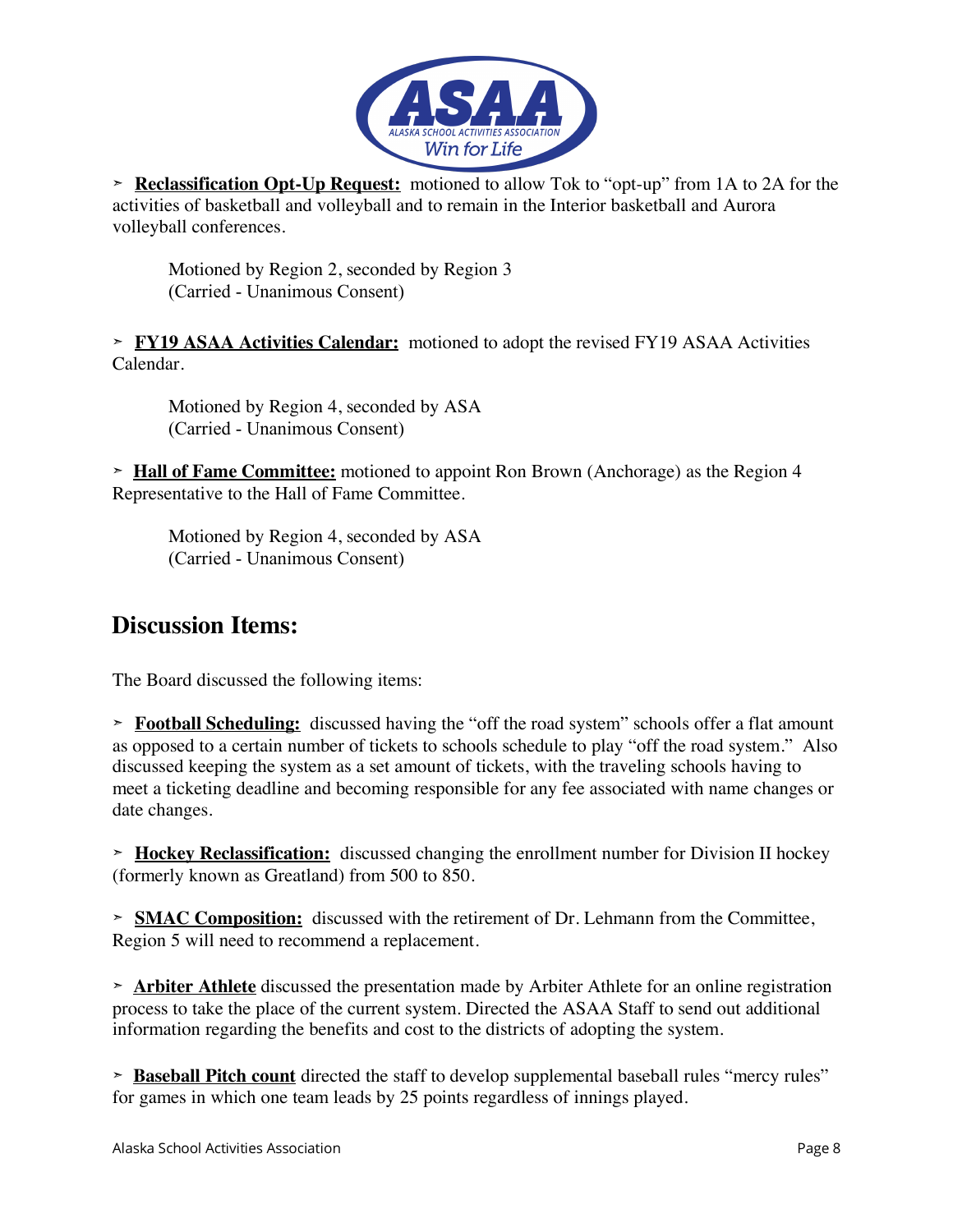

➣ **Track and Field Recommendations** discussed recommendations to require Athletic.net for conference meets and new method of dealing with alternates and scratches.

➣ **State Spirit Competition Format** discussed changing the State Cheer Competition to a "game-day" format. Directed the ASAA Staff to develop a proposal along with a budget for the event.

➣ **State Basketball Tournament Site** reviewed bids from the Carlson Center (Fairbanks), the Sullivan Arena and Alaska Airlines Center (Anchorage) to host the State Basketball Tournament for the next five years. Directed the ASAA Staff to gather additional information regarding the bids.

➣ **Official's Conflict of Interest Policy** discussed issue of having officials with an apparent conflict of interest officiate games at state tournament. Examples of "conflicts of interest" would be: parent of competitor, employee of school, relative of coach. Directed the ASAA Staff to develop such a policy.

➣ **Unified Sports** discussed with members of Special Olympics, Alaska the need to further develop eligibility rules for Unified Sports now that they are established school programs. Additionally the Board wishes to encourage all ASAA member schools to consider creating "Partner Clubs".

➣ **AASG Resolutions:** discussed two resolutions regarding ASAA activities passes at the most recent AASG Conference. The first resolution dealt with allowing  $8<sup>th</sup>$  grade student from schools currently not eligible to participate to do so. This would be accomplished by amending the ASAA Article 12 Section 2.E.4 bylaw. The second resolution ask ASAA to "establish an ASAA-sanctioned statewide interscholastic band and orchestra competition." ASAA Board members will discuss these resolutions at upcoming Regional meetings.

➣ **Coaches Code of Ethics:** discussed revising the current Coaches Code of Ethics to make it more "user friendly" and to include language regarding Emergency Action Plans and antihazing. Directed the ASAA Staff to develop such document.

➣ **State Cross Country Format:** discussed changing the format of the State Cross Country Race to separate the 1A and 2A size schools from the 3A size schools. This would involve running an additional two races, but would not increase the amount of students participating. Directed the ASAA Staff to provide information on the cost and what the schedule would look like.

➣ **Denali Wresting Conference:** discussed the need to ensure both Region 2 and Region 6 schools were adequately notified when changes are made to the Denali Wrestling Conference.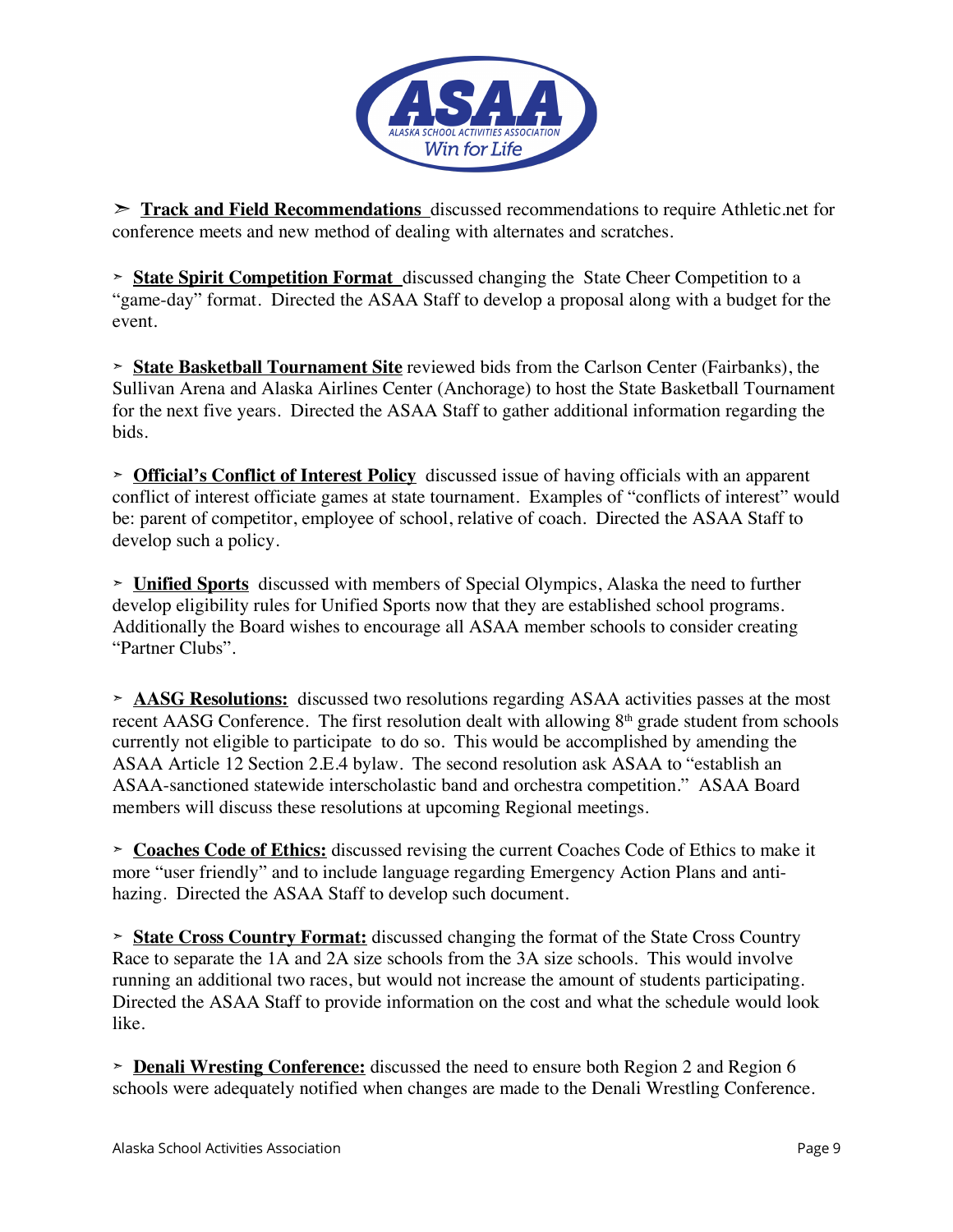

➣ **Alaska Students involved in Foreign Exchange Programs:** discussed allowing students involved in accredited foreign exchange programs to have a fifth year of eligibility provided they meet all other eligibility criteria. Additionally, the students would lose eligibility upon turning 19 years of age. Region 4 will provide a proposal to the other Board members once the concept is fully developed.

### **Executive Sessions –**

Region 1 moved, Region 5 seconded to go into Executive Session (Carried Unanimous Consent)

Monday—

Region 5 moved, Region 1 seconded to go out of Executive Session (Carried Unanimous Consent)

Tuesday—

Region 1 moved, Region 4 seconded to go into Executive Session, (Carried Unanimous Consent)

### Tuesday—

Region 1 moved, Region 2 seconded to go out of Executive Session (Carried Unanimous Consent)

# **Workshops –** None

**Hearings –** None

# **Tabled Items –** None